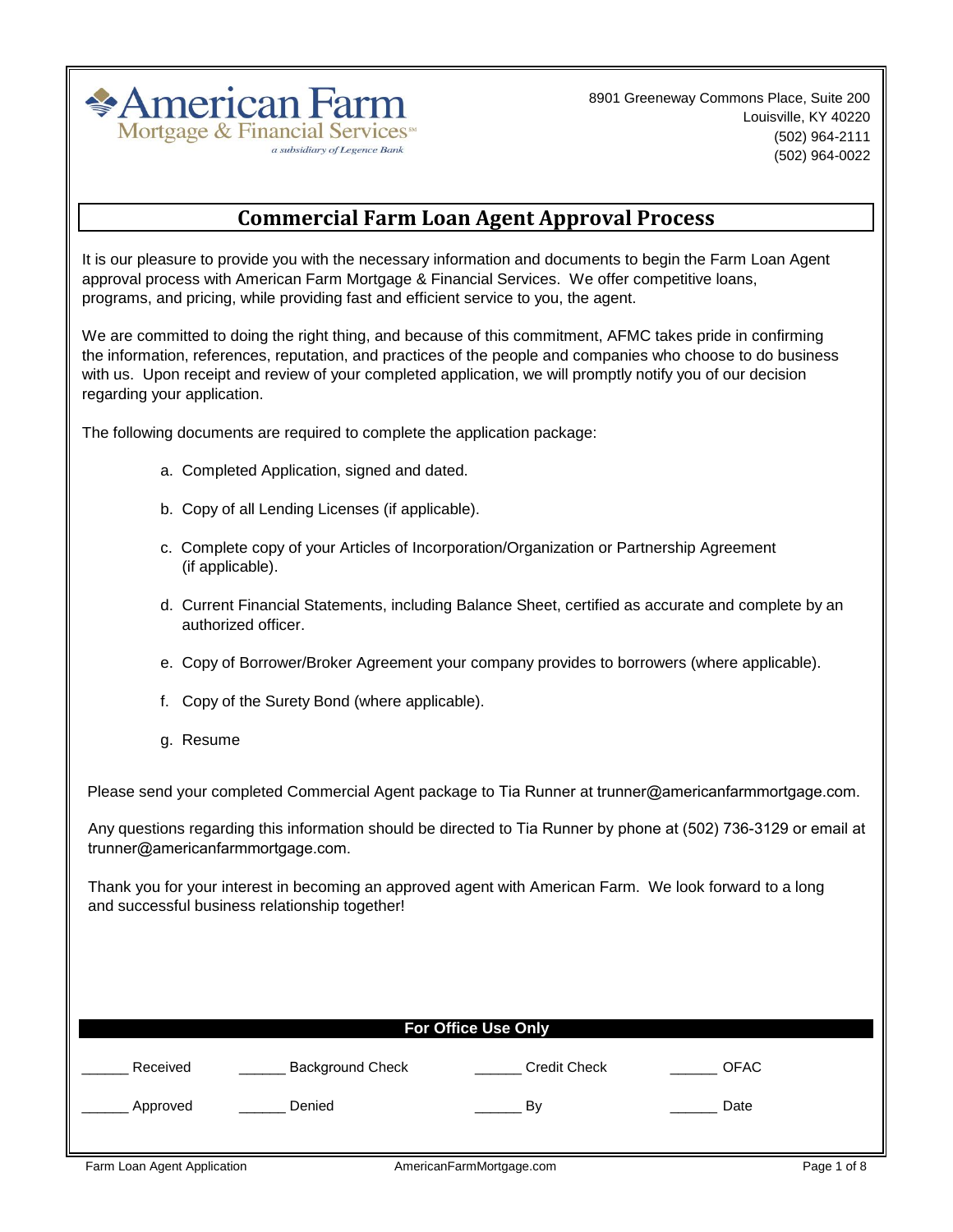|                 |                                                                                                                      | <b>Applicant Information</b> |                                                                                                                                                                                                                                      |  |  |
|-----------------|----------------------------------------------------------------------------------------------------------------------|------------------------------|--------------------------------------------------------------------------------------------------------------------------------------------------------------------------------------------------------------------------------------|--|--|
|                 |                                                                                                                      |                              | Social Security No.: _____________                                                                                                                                                                                                   |  |  |
|                 | First<br>Last                                                                                                        | M.I.                         |                                                                                                                                                                                                                                      |  |  |
| Address:        | <b>Street Address</b>                                                                                                | Apartment/Unit #             |                                                                                                                                                                                                                                      |  |  |
|                 | City                                                                                                                 | State                        | ZIP Code                                                                                                                                                                                                                             |  |  |
|                 |                                                                                                                      |                              |                                                                                                                                                                                                                                      |  |  |
|                 |                                                                                                                      |                              |                                                                                                                                                                                                                                      |  |  |
|                 |                                                                                                                      | <b>Business Organization</b> |                                                                                                                                                                                                                                      |  |  |
|                 |                                                                                                                      |                              | Federal I.D. No.: <u>contract of the set of the set of the set of the set of the set of the set of the set of the set of the set of the set of the set of the set of the set of the set of the set of the set of the set of the </u> |  |  |
| Type of Entity: | <b>Limited Partnership</b>                                                                                           | <b>General Partnership</b>   | C Corp                                                                                                                                                                                                                               |  |  |
|                 | Sole Proprietorship                                                                                                  | S Corp                       | <b>LLC</b>                                                                                                                                                                                                                           |  |  |
|                 | <b>LLP</b>                                                                                                           | Other                        | <u> 1980 - John Harry Harry Harry Harry Harry Harry Harry Harry Harry Harry Harry Harry Harry Harry Harry Harry H</u>                                                                                                                |  |  |
| Address:        | <b>Street Address</b>                                                                                                | Suite #                      |                                                                                                                                                                                                                                      |  |  |
|                 | City                                                                                                                 | <b>State</b>                 | ZIP Code                                                                                                                                                                                                                             |  |  |
| Phone No.:      | <u> 2000 - Jan James James Jan James James James James James James James James James James James James James Jam</u> |                              |                                                                                                                                                                                                                                      |  |  |
| Contact:        |                                                                                                                      |                              |                                                                                                                                                                                                                                      |  |  |
|                 | Other Names under which you do business or have done business:                                                       |                              |                                                                                                                                                                                                                                      |  |  |
|                 |                                                                                                                      |                              |                                                                                                                                                                                                                                      |  |  |
|                 | How many originators are employed by the Company?                                                                    |                              |                                                                                                                                                                                                                                      |  |  |
|                 | What is the Company's asset size?                                                                                    |                              |                                                                                                                                                                                                                                      |  |  |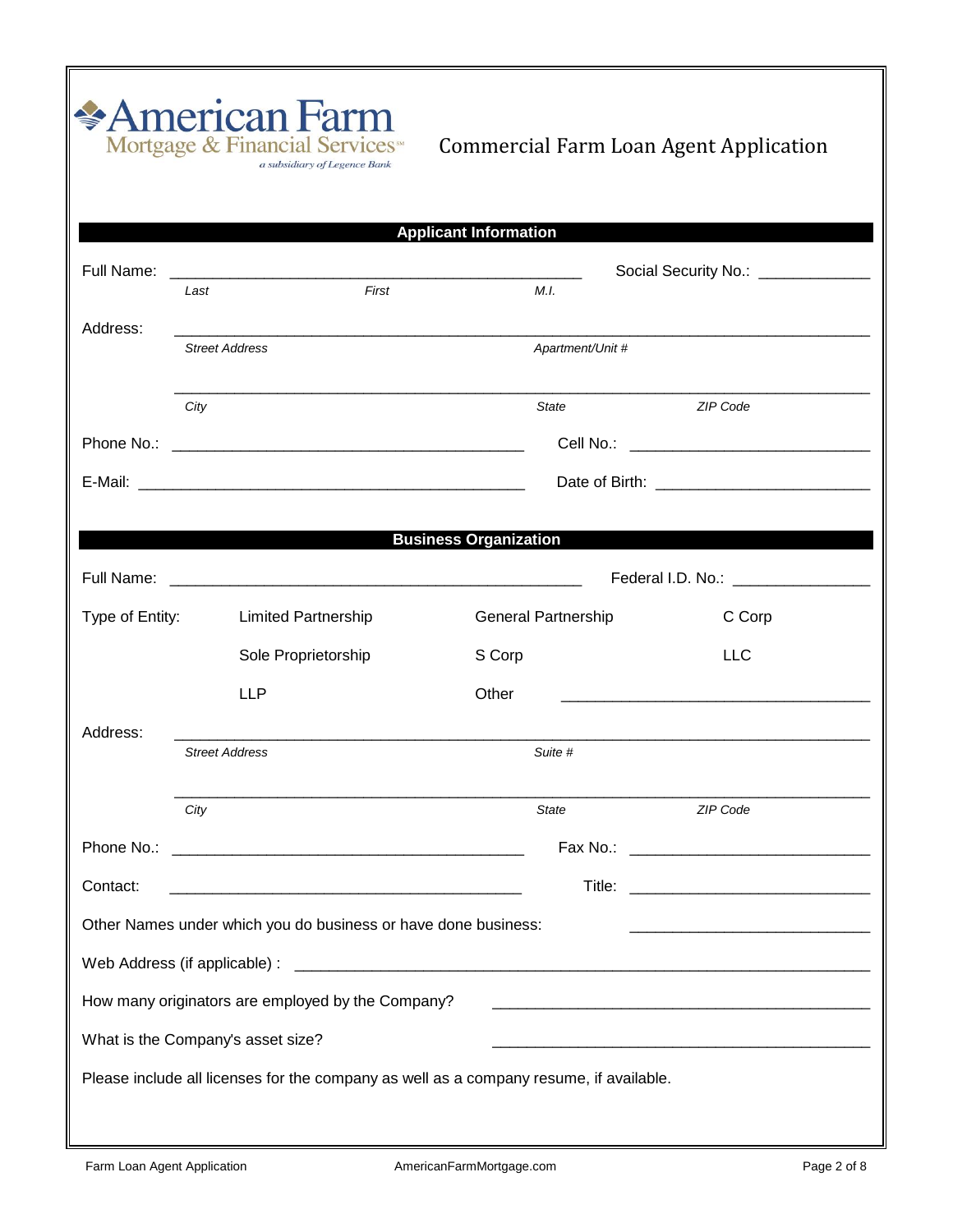| <b>General Information</b>                                                          |          |          |
|-------------------------------------------------------------------------------------|----------|----------|
| 1. Do you have experience in agricultural lending?                                  | Yes      | No       |
| 1 a. If yes, how many years?                                                        |          |          |
| 2. What other types of lending do you provide?                                      |          |          |
| 3. What state(s) is your company licensed to do business in?                        |          |          |
| 4. Does the company do business in any state(s) that does not<br>require a license? | Yes      | No       |
| 5. Are you currently originating loans for other lenders?                           | Yes      | No       |
| 5 a. If yes, please list the top three.                                             |          |          |
| 6. Are there any lawsuits pending against you, or do you know of                    | Yes      | No       |
| any that may be filed?                                                              |          |          |
| 6 a. If yes, please explain.                                                        |          |          |
| 7. Does your company have other branches?<br>7 a. If yes, where?                    | Yes      | No       |
| 8. Has the company ever had an agent packet pulled from a lender?                   | Yes      | No       |
| 9. Are your company's loans processed by contract or in-house?                      | Contract | In-House |
|                                                                                     |          |          |
|                                                                                     |          |          |
|                                                                                     |          |          |
|                                                                                     |          |          |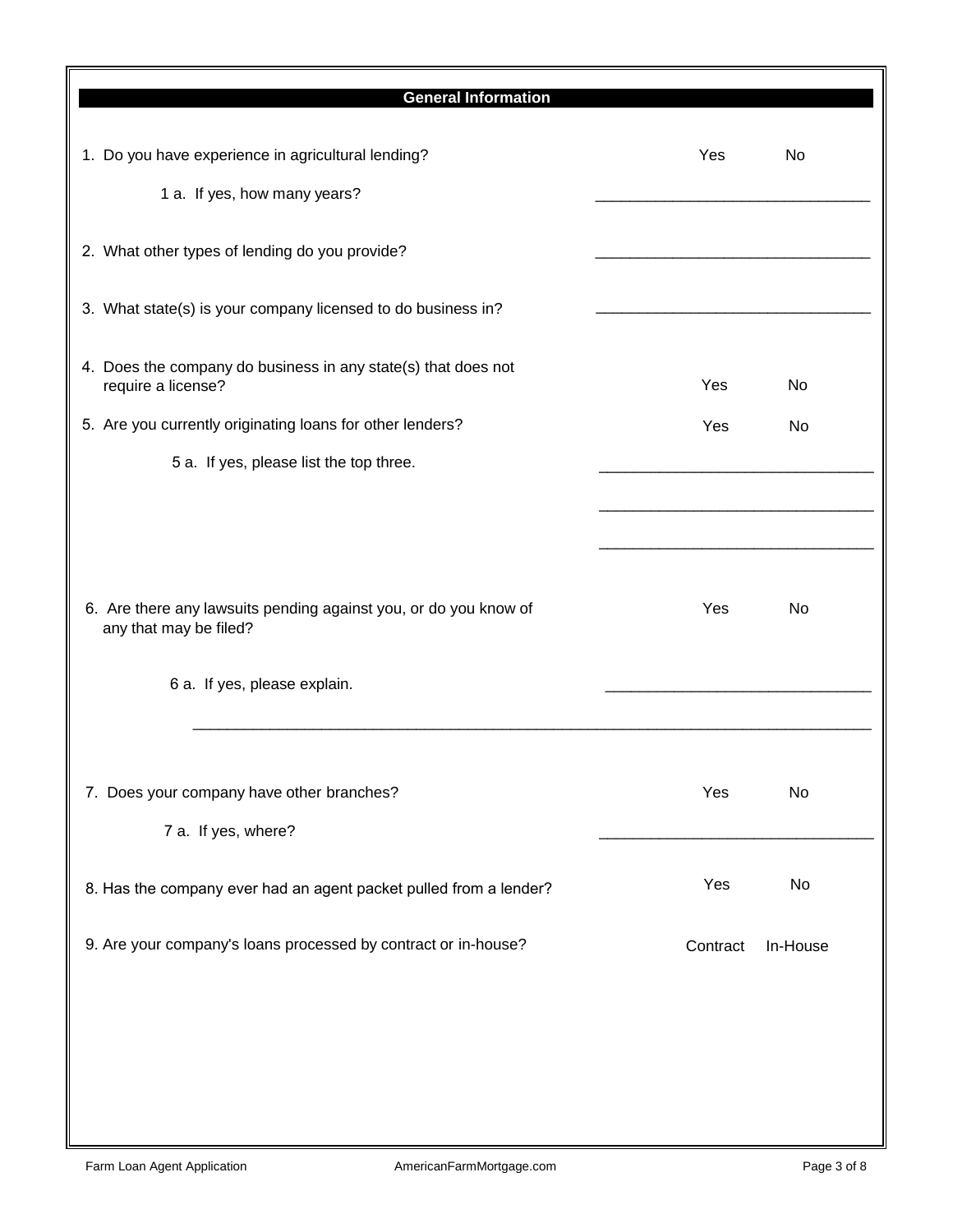#### **Authorization**

*By signing this document, I hereby state that all information contained in this application to be true and correct to the best of my knowledge. I give American Farm Mortgage* ® *Company, Inc. permission to request a credit report from a credit reporting agency and to verify all references. I authorize a background screening and acknowledge receipt of the said from advising me of my rights under the screening process.*

#### THE USA PATRIOT ACT IMPORTANT INFORMATION ABOUT NEW PROCEDURES MANDATED BY THE USA PATRIOT ACT

To help the government fight the funding of terrorism and money laundering activities, the USA PATRIOT ACT, a Federal law, requires all financial institutions to obtain, verify, and record information that identifies each person as a broker/agent. WHAT THIS MEANS TO YOU: When you send your application, we will ask for your name, address, date of birth and other information that will allow us to identify you. We may also ask to see your driver's license or other identifying documents.

#### BACKGROUND SCREENING PERMISSION AND SUMMARY OF YOUR RIGHTS UNDER THE FAIR CREDIT REPORTING ACT

#### Section 609

By signing your Commercial Farm Loan Agent Application, you give American Farm Mortgage® Company, Inc. permission to obtain an investigative report in relation to future or current employment. If an investigative report is used in a negative employment decision, you have the right to request, in writing, additional disclosures of the nature and scope of the investigation. American Farm Mortgage® Company, Inc. will comply with your written request five days after the date on which the written request was received.

You must be told if information in your file has been used against you. You can find out what is in your file. You can dispute inaccurate information with the CRA (Credit Reporting Agency). Inaccurate information must be deleted. However, the CRA is not required to remove data from your file that is accurate unless it is outdated or cannot be verified. You can dispute inaccurate items with the source of the information. Outdated information may not be reported. Access to your file is limited. Your consent is required for reports that are provided to employers or that contain medical information. You can stop a CRA from including you on a list for unsolicited credit or insurance offers. You may seek damages from violators.

*Company Name*

*Authorized Signer (please print)*

*Title Held within the Company*

*Signature*

*Date*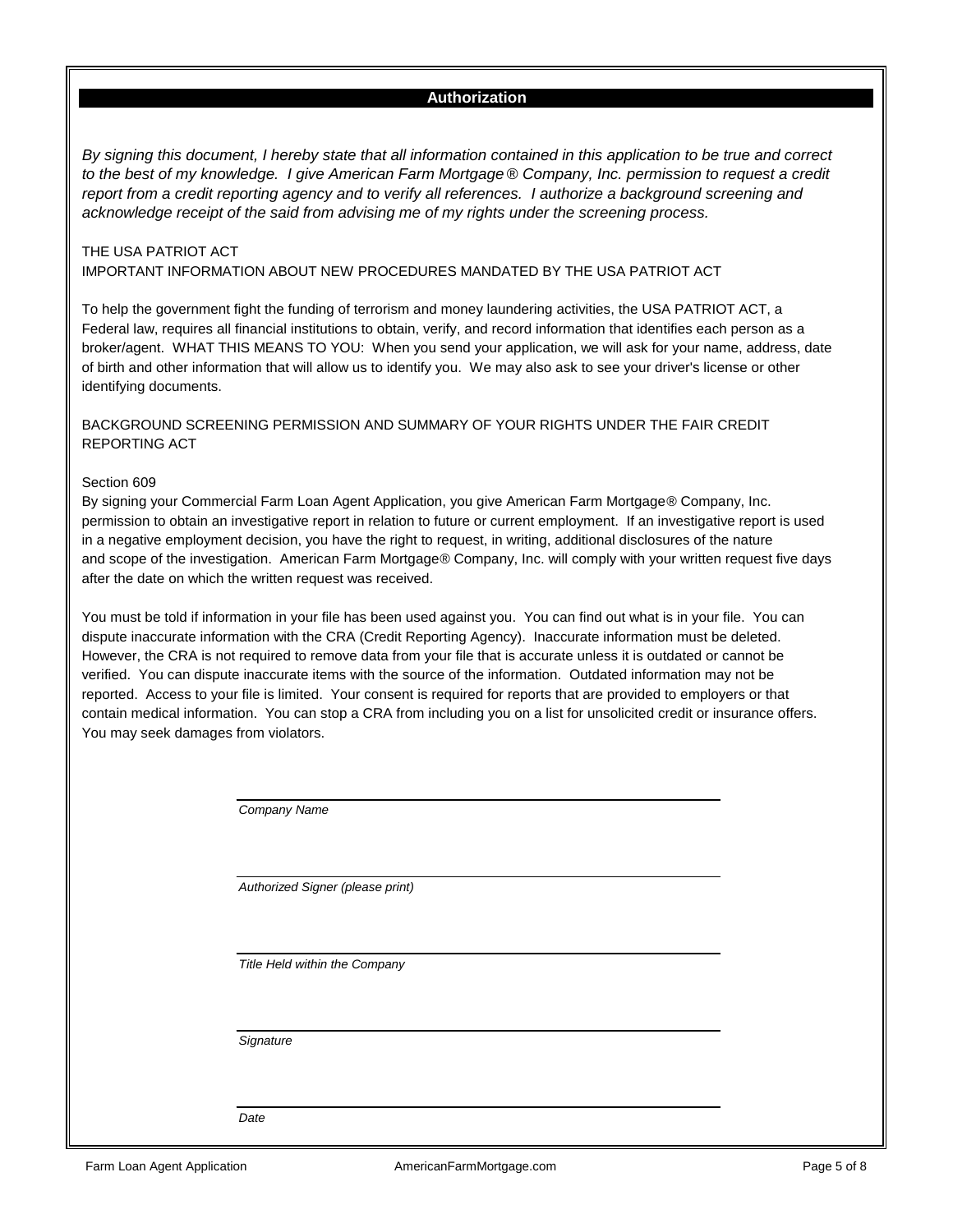

## DISCLOSURE AND AUTHORIZATION [IMPORTANT -- PLEASE READ CAREFULLY BEFORE SIGNING AUTHORIZATION] DISCLOSURE REGARDING BACKGROUND INVESTIGATION

**\_\_\_\_\_\_\_\_\_\_\_\_\_\_\_\_\_\_\_\_\_\_\_\_\_\_\_\_\_\_\_** ("the Company") may obtain information about you for employment (including contract or volunteer services) purposes from a third party consumer reporting agency. Thus, you may be the subject of a "consumer report" and/or an "investigative consumer report" which may include information about your character, general reputation, personal characteristics, and/or mode of living, and which can involve personal interviews with sources such as your neighbors, friends, or associates. These reports may contain information regarding your credit history, criminal history, social security verification, motor vehicle records ("driving records"), verification of your education or employment history, or other background checks, including drug screening. Credit history will only be requested where such information is substantially related to the duties and responsibilities of the position for which you are applying. You have the right, upon written request made within a reasonable time, to request whether a consumer report has been run about you, and disclosure of the nature and scope of any investigative consumer report and to request a copy of your report. Please be advised that the nature and scope of the most common form of investigative consumer report obtained with regard to applicants for employment is an investigation into your education and/or employment history conducted by **MBI Worldwide, Corporate Headquarters, 101 North Park Drive, Suite 200, Herrin, IL 62948, (866) 275-4624, www.mbiworldwide.com**, or another outside organization. The scope of this notice and authorization is all-encompassing, however, allowing the Company to obtain from any outside organization all manner of consumer reports and investigative consumer reports now and throughout the course of your employment to the extent permitted by law. As a result, you should carefully consider whether to exercise your right to request disclosure of the nature and scope of any investigative consumer report.

**New York and Maine applicants or employees only**: You have the right to inspect and receive a copy of any investigative consumer report requested by **the Company** by contacting the consumer reporting agency identified above directly. You may also contact the Company to request the name, address and telephone number of the nearest unit of the consumer reporting agency designated to handle inquiries, which the Company shall provide within 5 days.

**New York applicants or employees only:** Upon request, you will be informed whether or not a consumer report was requested by **the Company** and if such report was requested, informed of the name and address of the consumer reporting agency that furnished the report. By signing below, you also acknowledge receipt of Article 23-A of the New York Correction Law.

**Oregon applicants or employees only:** Information describing your rights under federal and Oregon law regarding consumer identity theft protection, the storage and disposal of your credit information, and remedies available should you suspect or find that the Company has not maintained secured records is available to you upon request.

**Washington State applicants or employees only:** You also have the right to request from the consumer reporting agency a written summary of your rights and remedies under the Washington Fair Credit Reporting Act.

### ACKNOWLEDGMENT AND AUTHORIZATION

I acknowledge receipt of the DISCLOSURE REGARDING BACKGROUND INVESTIGATION and A SUMMARY OF YOUR RIGHTS UNDER THE FAIR CREDIT REPORTING ACT and certify that I have read and understand both of those documents. I hereby authorize the obtaining of "consumer reports" and/or "investigative consumer reports" by the Company at any time after receipt of this authorization and throughout my employment, if applicable. To this end, I hereby authorize, without reservation, any law enforcement agency, administrator, state or federal agency, institution, school or university (public or private), information service bureau, employer, or insurance company to furnish any and all background information requested by **MBI Worldwide, Corporate Headquarters, 101 North Park Drive, Suite 200, Herrin, IL 62948, (866) 275-4624, www.mbiworldwide.com**, another outside organization acting on behalf of the Company, and/or the Company itself. I agree that a facsimile ("fax"), electronic or photographic copy of this Authorization shall be as valid as the original.

**New York applicants or employees only:** By signing below, you also acknowledge receipt of Article 23-A of the New York Correction Law.

**Minnesota and Oklahoma applicants or employees only:** Please check this box if you would like to receive a copy of a consumer report if one is obtained by the Company.  $\Box$ 

**California applicants or employees only**: By signing below, you also acknowledge receipt of the NOTICE REGARDING BACKGROUND INVESTIGATION PURSUANT TO CALIFORNIA LAW. Please check this box if you would like to receive a copy of an investigative consumer report or consumer credit report at no charge if one is obtained by the Company whenever you have a right to receive such a copy under California law. □